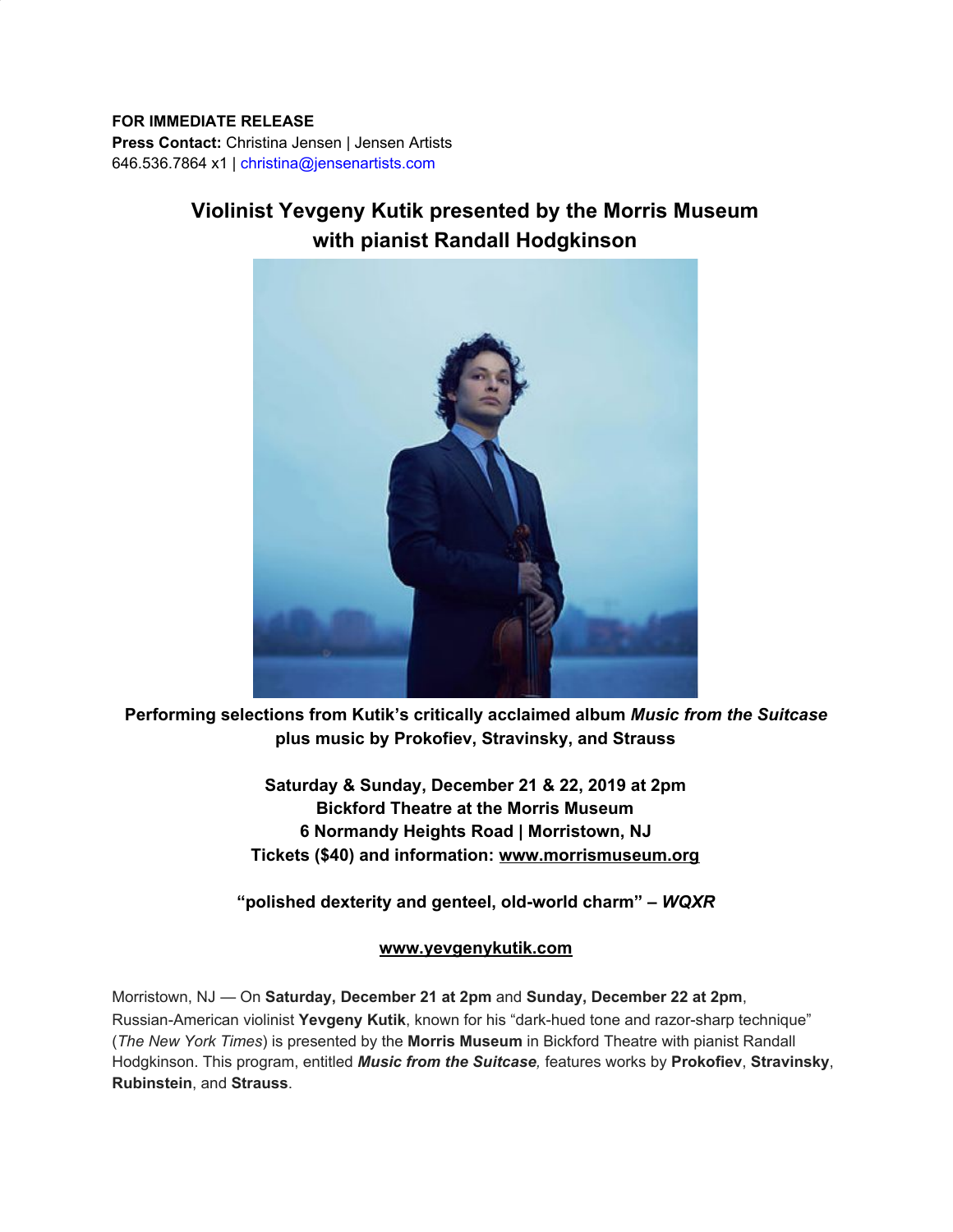When Yevgeny Kutik was five years old, he and his family emigrated from the deteriorating Soviet Union to the United States with the help of the Jewish Federations of North America. Although they had to leave most of their possessions behind and fit everything else into just two suitcases, Kutik's mother, a violin teacher, filled one of the suitcases with sheet music from the family's collection, believing that their music was a significant part of their family's musical history.

Years later, Kutik began to explore the music from the suitcase and was enthralled with the pieces he discovered. He recorded a selection of this music on his critically acclaimed 2014 album, *Music from the Suitcase: A Collection of Russian Miniatures* (Marquis Classics), which debuted at No. 5 on the Billboard Classical chart and was featured on NPR's *All Things Considered* and in *The New York Times*. Kutik says, "The pieces on this album carry with them a simplicity and directness, and with this immediacy, a striking beauty...It reminds me of what we went through and how far we have come."

Kutik and Hodgkinson open the program with **Prokofiev**'s Sonata No. 2 in D Major, Op. 94b and **Stravinsky**'s Duo Concertante. After intermission, Kutik presents two works from *Music from the Suitcase* – **Prokofiev**'s Waltz from *Cinderella* and **Rubinstein**'s Romance. Kutik and Hodgkinson close the program with **Strauss**' Violin Sonata in E-flat Major, Op. 18.

**About Yevgeny Kutik:** Kutik has captivated audiences worldwide with an old-world sound that communicates a modern intellect. Praised for his technical precision and virtuosity, he is also lauded for his poetic and imaginative interpretations of standard works as well as rarely heard and newly composed repertoire.

Yevgeny Kutik made his debut at the Kennedy Center, presented by Washington Performing Arts in April 2019. He made his major orchestral debut in 2003 with Keith Lockhart and The Boston Pops as the First Prize recipient of the Boston Symphony Orchestra Young Artists Competition. He was a featured soloist in Joseph Schwantner's *The Poet's Hour – Soliloquy for Violin* on episode six of Gerard Schwarz's *All-Star Orchestra*, a made-for-television classical music concert series released on DVD by Naxos and broadcast nationally on PBS.

Throughout the United States, Kutik has performed with orchestras including the Rochester and Dayton Philharmonics, Tallahassee, New Haven, Asheville, Wyoming, and La Crosse symphony orchestras, as well as Florida's SYMPHONIA, New York City's Riverside Symphony and Park Avenue Chamber Symphony, and the Pro Arte Chamber Orchestra of Boston. Abroad, he has appeared as guest soloist with Germany's Norddeutsche Philharmonie Rostock and WDR Rundfunk Orchestra Köln, Montenegro's Montenegrin Symphony Orchestra, Japan's Tokyo Vivaldi Ensemble, and the Cape Town Philharmonic in South Africa. He has appeared in recital as a part of the Dame Myra Hess Concerts Chicago, Peoples' Symphony Concerts, Merkin Hall Tuesday Matinee Series, and National Sawdust in New York City, the Embassy Series and The Phillips Collection in Washington D.C., and at the Lobkowicz Collections Prague presented by Prince William Lobkowicz. Festival performances have included the Tanglewood Music Festival, Cape Cod Chamber Music Festival, Pennsylvania's Gretna Music, Germany's Ludwigsburger Schlossfestspiele, and the Verbier Festival in Switzerland.

As an extension of *Music from the Suitcase*, Kutik commissioned a diverse group of today's leading composers for *Meditations on Family*. Featured composers include Joseph Schwantner, Andreia Pinto Correia, Gity Razaz, Timo Andres, Chris Cerrone, Kinan Azmeh, Gregory Vajda, and Paola Prestini. Kutik recorded each of the new pieces for weekly digital release online as singles on Marquis Classics, starting